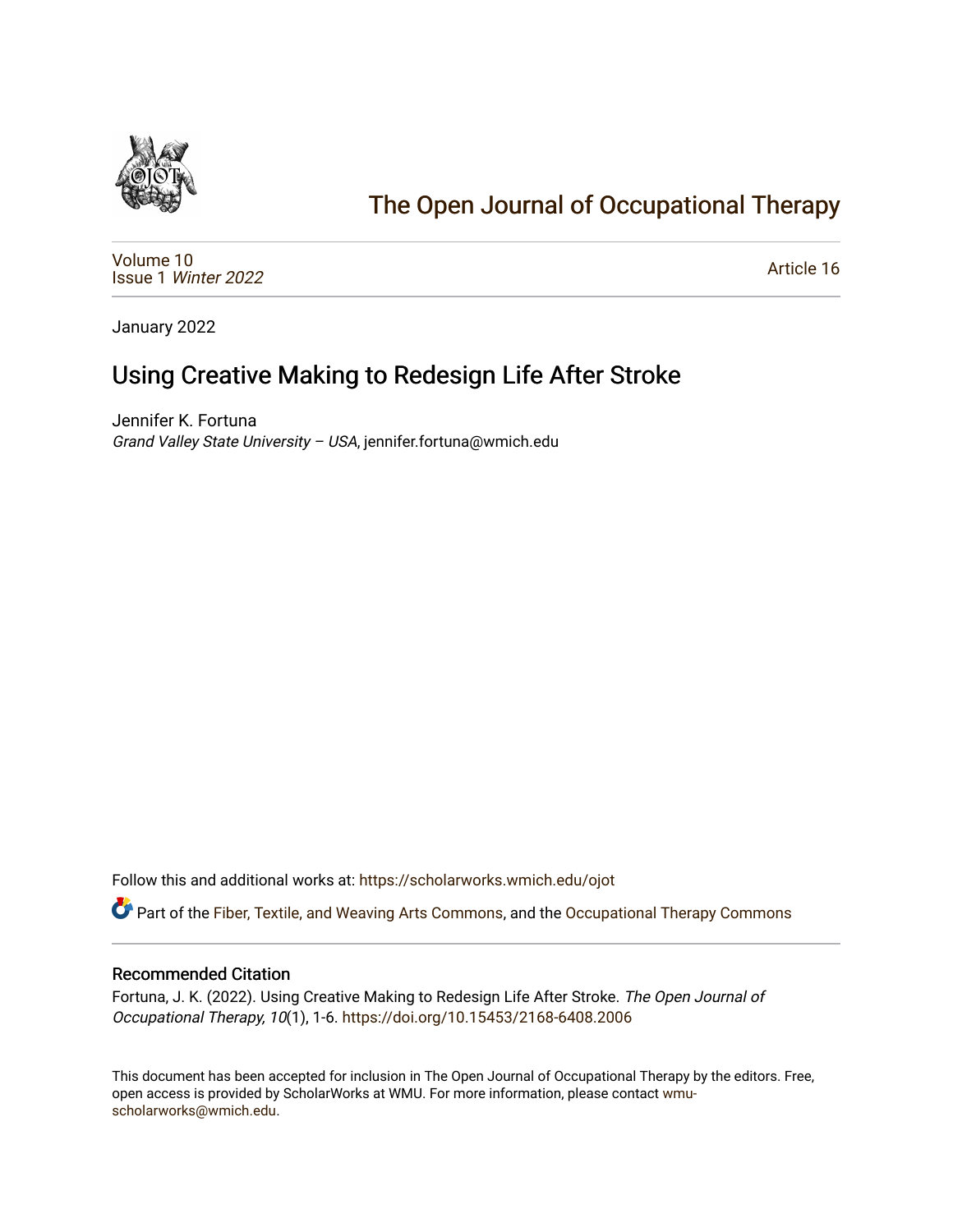## Using Creative Making to Redesign Life After Stroke

### **Abstract**

Kate Davies, a knitwear designer and author based in Scotland, provided the cover art for the Winter 2022 edition of the Open Journal of Occupational Therapy. "Balance for Better" is a blanket made from wool and mohair. The blanket consists of 30 individual squares designed and knitted by KDD & Co. employees. The colors and pattern of each square reflect the work, achievements, and legacy of the inspirational women celebrated in the blanket. At age 36, Kate suffered a near-fatal stroke that left her paralyzed on the left side of her body. Forced to give up her career as an academic lecturer, she used the meaningful occupation of knitting to create a new path. Through knitting, Kate redesigned her life.

### Keywords

occupation, occupational therapy, knitting, knitwear design, stroke, brain injury, Kate Davies

Credentials Display Jennifer Fortuna, PhD, OTR/L

Copyright transfer agreements are not obtained by The Open Journal of Occupational Therapy (OJOT). Reprint permission for this Occupation and the Artist should be obtained from the corresponding author(s). Click [here](https://scholarworks.wmich.edu/ojot/policies.html#rights) to view our open access statement regarding user rights and distribution of this Occupation and the Artist.

DOI: 10.15453/2168-6408.2006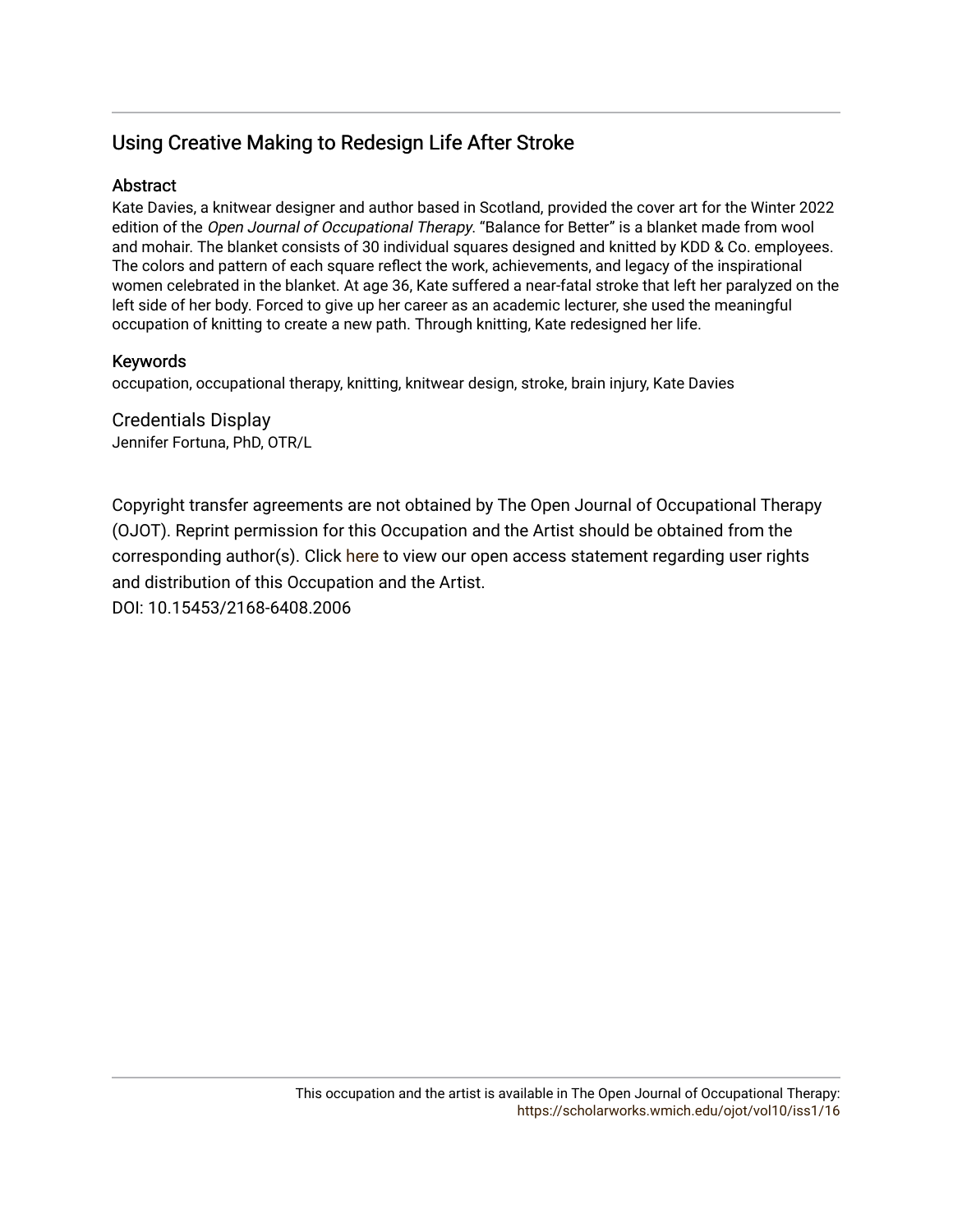As a child, Kate Davies understood that making things mattered. When she had an idea but lacked the skills to execute it, Kate taught herself. If the needed materials were not available, Kate improvised. Making things brought her ideas to life. To Kate, making a thing is an act of meaning. Inspired by her father, mother, and grandmother, Kate was encouraged to pursue her ideas and be her own person (Davies, 2018). In her book, *Handywoman*, Kate credits her handmade childhood, and the three pairs of hands behind it, for making her the person she is today (Davies, 2018). She writes, "What I learned from them is something I did not need my university education to discover: that limited resources do not mean poverty of aspiration" (p. 39). After a near-fatal stroke severely diminished Kate's neurological and physical resources, she turned to creative making for motivation. Making things brought meaning to Kate's life.

Kate Davies, a knitwear designer and **Figure 1**  author based in Scotland, provided the cover art for the Winter 2022 edition of the *Open Journal of Occupational Therapy* (OJOT). "Balance for Better" is a blanket made from wool and mohair. The blanket consists of 30 individual squares designed and knitted by KDD & Co. employees. The colors and pattern of each square reflect the work, achievements, and legacy of the inspirational women celebrated in the blanket. At age 36, Kate suffered a near-fatal stroke that left her paralyzed on the left side of her body. Forced to give up her career as an academic lecturer, she used the meaningful occupation of knitting to create a new path. Through knitting, Kate redesigned her life.

Kate Davies was raised in the town of Rochdale, in Greater Manchester England. She grew up surrounded by people who were always making things. Kate's father was a jazz musician with a kind heart and keen sense of humor. Kate's mother was an occupational therapist and talented seamstress who lived for jumble sales. The family

*Cover Art for OJOT Vol 10, No 1, Winter 2022*



home was dynamic. Kate's parents were experts at using found objects and repurposed materials to make things such as decorative murals, elaborate costumes, and interior home modifications. As children, Kate and her sister Helen wore handmade clothing knitted by their grandmother. Kate was fascinated by her grandmother's ability to make things. She often imitated her grandmother's hand movements. "I sat in front of her, while she knitted, and pretended to knit myself, my hands dashing about uselessly above a pair of imaginary needles" (Davies, 2018, p. 21). When Kate was six, she asked her grandmother to teach her how to knit. Her grandmother made knitting look easy; however, Kate's skill did not come naturally. "Round and over, through and off," her grandmother carefully instructed as Kate worked the yarn between her knitting needles (p. 21). Determined to make things, Kate knitted on.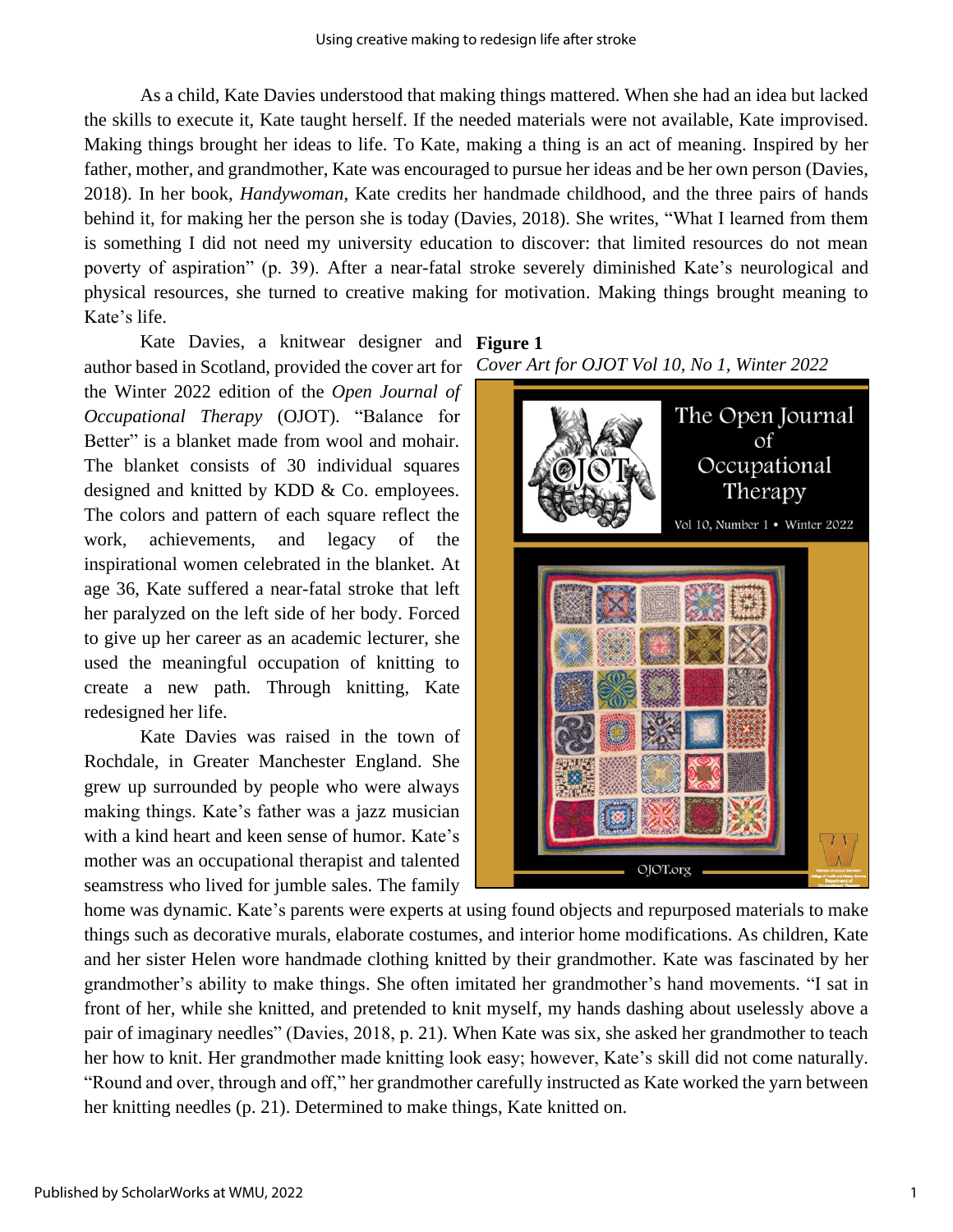In addition to making things, Kate was passionate about reading. As a child, she read every book on the shelf at home and in the school library. At the age of nine, Kate knew she wanted to study literature and become an academic. At York University, she earned a Ph.D. in eighteenth-century history. At age 24, Kate was appointed to her first academic position as a lecturer at the University of Sheffield. Over the next decade, she taught eighteenth-century literature at three universities. Kate wrote books, published research, and received several awards. Although she was passionate about the scholarly aspects of her role, Kate was unhappy. Her job was demanding, and the workload was overwhelming. Kate dreamed of working part-time to allow more time for research, writing, knitting, and pattern writing (Davies, 2015).

In 2005, Kate joined a weekly knitting group at a local yarn shop. Surrounded by a group of supportive women with a shared interest in making things, Kate quickly became obsessed with knitting. Kate found it easy to talk to the other women because they all shared a common language. The group also provided a safe space for Kate. She writes, "I felt increasingly suffocated by my daily working life; but

here, in this group, in the shop with its old bay window and painted walls, it seemed like I could breathe" (Davies, 2018, p. 170). A study by Adey (2018) identified several benefits of knitting, including distraction from worry, engagement in the problem-solving process, and a sense of autonomy. In 2007, Kate started an online blog to document her knitting projects. Over time, the blog evolved into a space to share her writing about history, textile design, and all things knitting. Soon Kate combined pattern design with digital technology and began designing and selling her knitwear patterns. "Betty Mouat" (see Figure 2) is a cowl scarf knitted from a traditional Shetland cockleshell lace pattern. Through this labor of love, Kate established a global knitting community.

### **Figure 2** *"Betty Mouat" (2012) by KDD & Co.*



The winter of 2009 was particularly challenging for Kate. Since her teenage years, she had suffered from seasonal affective disorder (SAD), a type of depression made worse by the changing seasons. Kate's depression was intensified by job-related stress, lack of sleep, and a micromanaging colleague. Her mental and physical health deteriorated. Kate's weight dropped to 90 pounds. She developed severe depression, paranoia, and suicidal ideation (Davies, 2015). At the request of her doctor and partner, Tom, Kate took some time off from work to focus on her mental and physical health.

In January of 2010, Kate returned to work and the stress associated with the university. On February 1st, she had a stroke. That day began like any other; however, the events that unfolded during Kate's morning commute were far from ordinary. As Kate walked to Waverley train station, she was unaware of the hole between the chambers of her heart, a condition known as patent foramen ovale. In approximately 75% of newborns, the foramen ovale closes immediately after birth (American Heart Association, 2021). A patent foramen ovale is a hole that remains open, allowing blood from the right atrium to leak into the left atrium. Because of a lack of symptoms, most people do not realize they have it. On that cold February morning, Kate was also unaware that two ordinary blood clots had formed in her leg. The human body has the ability to break down small blood clots that travel through the right atrium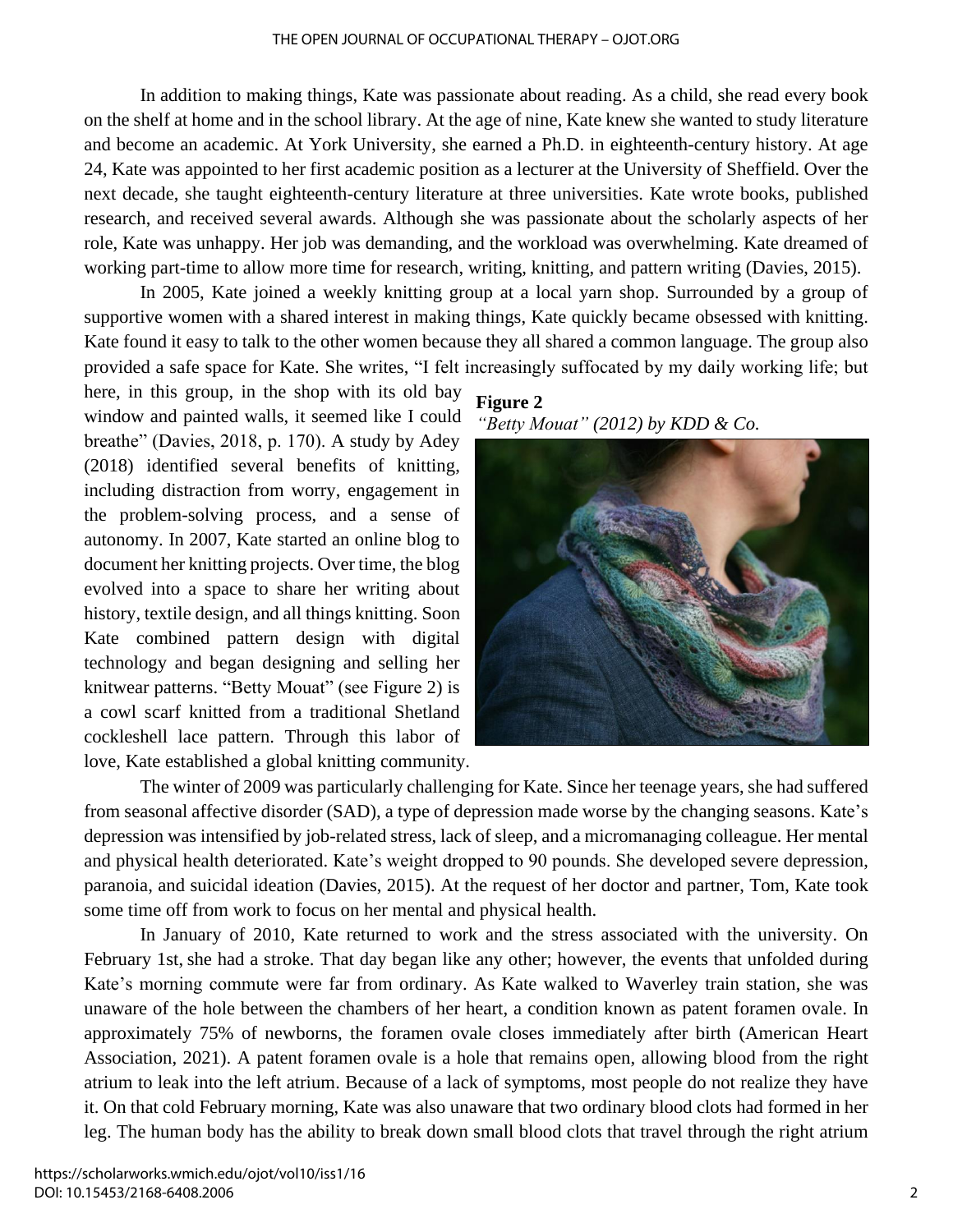into the lungs. For people with a patent foramen ovale, problems arise when blood clots pass into the left atrium and travel to the brain (American Heart Association, 2021).

When Kate arrived at the train station, her thoughts were consumed by the difficult colleague she was scheduled to meet with that day. Although Kate's blood pressure had always run on the low side of normal, the stressful thoughts running through her head caused a sudden spike (Davies, 2015). The increase in pressure allowed two blood clots to pass through the hole in Kate's heart, blocking the blood flow to her brain and triggering an ischemic stroke. Kate describes this feeling as a gun going off inside her head (Davies, 2018). She recalls her thoughts in the moments immediately after the stroke:

You seem to have somehow folded up and landed, your body bent and useless. Ah yes, you think, something has just gone wrong. Your right arm and shoulder are uncomfortably twisted, you sense that you can move your right leg and foot, but the rest is a strange absence. Down here on the ground, it is very cold. Something has just gone wrong. (Davies, 2018, p. 44)

A crowd formed around Kate. Some people tried to help. Others removed their coats to shelter her until the ambulance arrived. Kate struggled to speak. Lying there on the cold ground, she was dependent on the kindness of strangers. At the hospital, Kate received a computed tomography (CT) scan. The doctor was unable to find any brain abnormalities based on the images. After reviewing Kate's medical history, which included a recent psychiatric diagnosis, he concluded her body had converted psychological stress into a physical reaction (e.g., paralysis). Kate was misdiagnosed with conversion disorder. People with this condition often experience symptoms that cannot be explained by illness or injury (O'Neal & Baslet, 2018). The symptoms of conversion disorder are often understood as the body's reaction to stress. The doctor's advice was to address the source of her stress to start feeling better (Davies, 2018). In other words, the problem was all in her head. Kate did not receive any further testing or treatment that day. She was certain the diagnosis was wrong.

The next day, Kate's neurological exam identified signs of clonus, a neurologic condition that results in unintentional muscle contractions (Alves et al., 2013). After a stroke, clonus is present when the motor neurons in the brain are damaged. The findings of Kate's exam validated the need for an MRI, which confirmed she had a stroke. The injury occurred in the motor cortex of the right temporal lobe. This region of the brain is responsible for planning and initiating controlled voluntary movements. Kate's limitations were both visible and invisible. The most visible was left-sided hemiparesis. Kate was unable to move her limbs on the left side of her body. The invisible limitations included vertigo and sensory impairment. Kate constantly felt dizzy. She was unable to focus on objects and had difficulty differentiating between noises in the foreground and background (Davies, 2018). Kate's sense of smell was heightened tremendously. While sensation remained in her upper extremity, Kate could no longer feel the toes on her left foot. She experienced emotional lability with uncontrollable fits of laughing. In Kate's newly disabled body, fatigue was all-consuming. Everyday tasks, such as maintaining seated balance, required an inordinate amount of energy.

Kate spent 8 weeks in the brain injury ward at Astley Ainslie Hospital in Edinburgh, Scotland. Her days were filled with therapy sessions, assessments, and activities of daily living. Kate's occupational therapist stressed the importance of incorporating her left arm into daily activities. This was necessary to help her brain discover new pathways and regain motor function. When Kate was not scheduled for therapy or assessments, she focused on rehabilitating her left hand. Her routine included visualizing her hand engaged in functional tasks, stretching, deep tissue massage, closing the left hand around objects,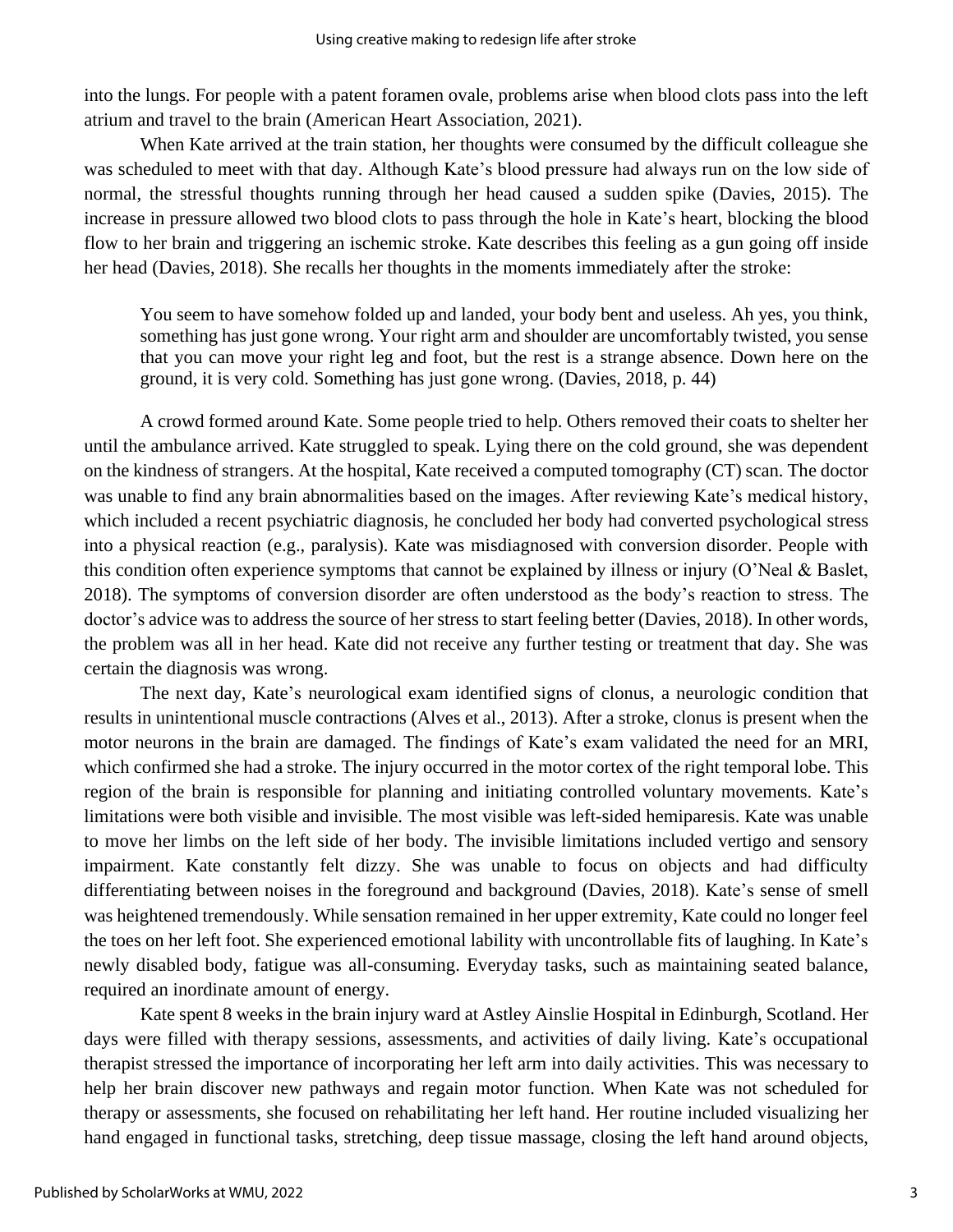and dragging her fingertips across various textures. One morning as Kate dressed, there was a flicker of movement in her thumb. She writes, "I realize the hand needs an objective, it needs to *want* to do something," (Davies, 2018, p. 71). Kate and her partner, Tom, searched for activities that would motivate her limbs into action.

Kate slowly regained movement in her left **Figure 3**  arm. Finger flexion came back before extension. She used a compensatory tenodesis grasp to facilitate opening her fingers. It took time and practice for Kate's hand to learn how to release objects. There were many times when her arm took on a mind of its own. Having the hand's position and activity at the forefront of Kate's mind was necessary to prevent it from making its own decisions (Davies, 2018). With the learning of each motor movement came an unpleasant physical sensation. Kate describes it as the feeling you get before a roller coaster plummets downward (Davies, 2018). Six weeks into recovery, the strength and coordination in Kate's left limbs were significantly decreased. Because of an irregular gait, Kate required specialized equipment to walk, including a forearm crutch and ankle-foot orthosis to prevent foot drop. It was 5 months before Kate's left arm would learn to swing opposite of her right leg when walking (see Figure 3). This was very frustrating for Kate,

*Photo of Kate Davies Walking near Edinburgh, Scotland (2010) by KDD & Co.*



considering she had always loved to spend time outdoors exploring on foot.

Although Kate was unable to knit during the early stages of her recovery, she viewed her knitting bag as a container full of potential (Davies, 2018). Kate incorporated a small metal tin filled with findings (i.e., small objects and tools used to complete projects) into her daily exercises for hand dexterity. For example, Kate placed a button on the table and demonstrated how to pick it up with her right hand. She carefully observed each motor movement and committed it to memory prior to attempting it with her left hand. Kate believes using meaningful objects in therapy played a significant role in her early recovery. She writes, "Through my findings, I familiarized myself with these components and began to teach myself the precise movements that I would need to be a maker once again," (Davies, 2018, p. 79). Making things was meaningful to Kate. Research has shown using crafts as therapy promotes skill development, relieves stress, and provides psychosocial benefits (Gutman & Schindler, 2007; Leenerts & Evetts, 2016). Knitting was an act of meaning that would empower Kate to rehabilitate her brain, body, and identity.

After the stroke, Kate resigned from her job as an academic lecturer to focus solely on knitwear design. In 2010, she founded KDD & Co. to sell digital knitwear patterns, yarn, and books for hand knitters. The inspiration for her designs comes from her love of Scotland's rich history. For example, Kate has designed several patterns for a traditional Scottish shawl known as a "hap." "The Observatory" (see Figure 4) is a cowslip hap with Shetland lace edgings. Through Kate's patterns, haps are now being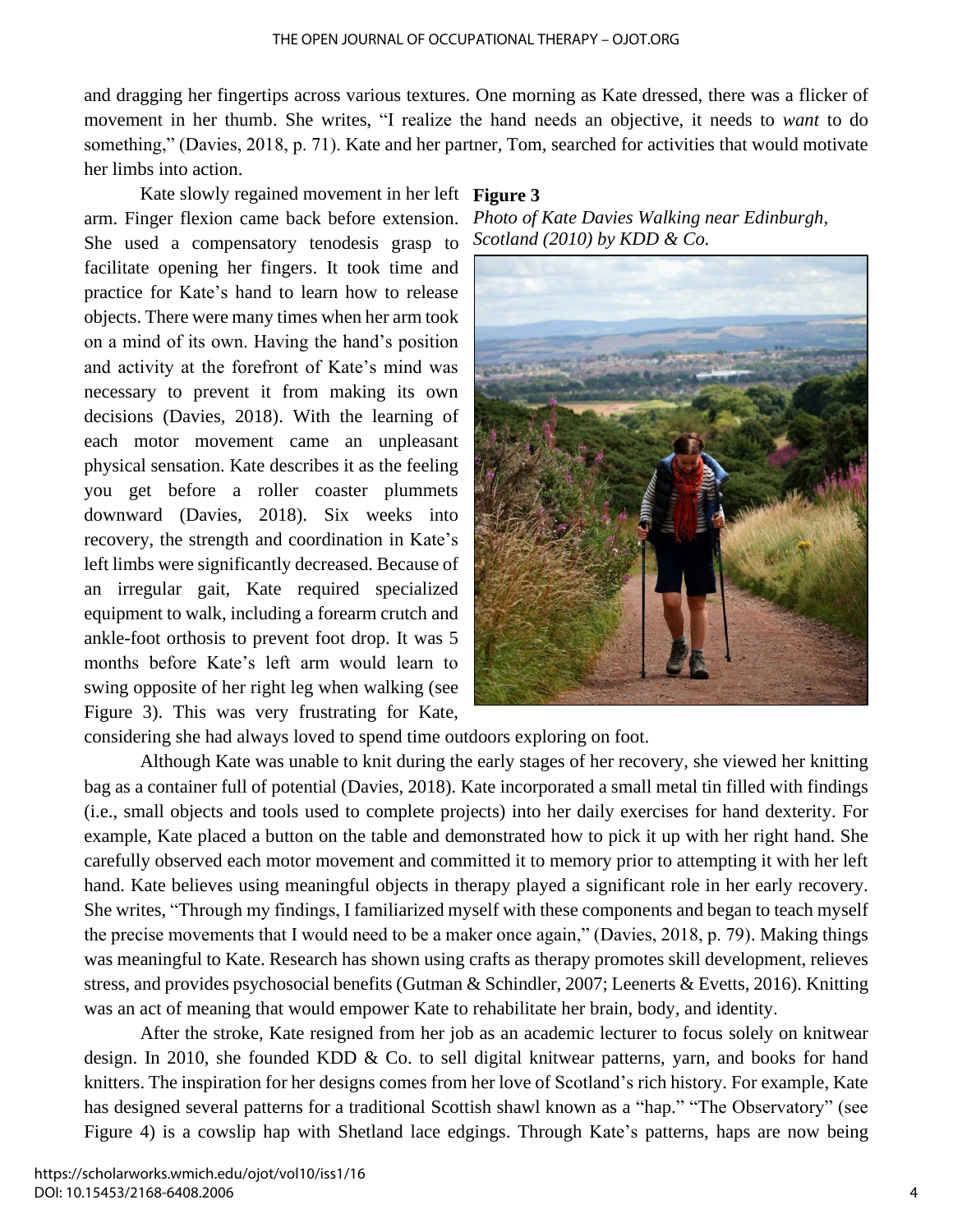recreated by knitters around the world. In 2017, Kate partnered with Donegal Yarn to make yarn specifically for her designs. She sells patterns, yarn, and books on KDD & Co.'s website. Kate's knitwear patterns are available in digital format or paired with a knitting kit. In addition, the KDD & Co. website also provides access to helpful video tutorials; the sock of the week; and "My Place," a project where designers use knitting to explore their place in the world. In 2019, KDD & Co. received the Scottish Business and Product Innovation Award and the International Women's Day Award for Best Practice.

In 2014, Kate combined her skills and interests to found a small publishing company known as Makadu Press. To date, her company has published 20 books. Eight of these books were authored by Kate. The newest book, *Bluestockings,* explores the history of sock and stocking knitting through the lives of eighteenthcentury women writers. "Elizabeth Montagu" (see Figure 5) is a pair of knitted stockings made from wool and mohair. All of Kate's knitwear pattern books include thoughtful essays and Tom's beautiful photography. Running a small publishing company affords her opportunities to engage in research and writing, but with more creative freedom (Davies, 2015). Unlike publishing in

## **Figure 4**

*"The Observatory" (2020) by KDD & Co.*



**Figure 5**  *"Elizabeth Montagu" (2021) by KDD & Co.*



academia, Kate maintains control of the entire process. She finds pleasure in all aspects of book making, including forming the initial idea, writing, designing, knitting, and production (Davies, 2015). In 2020, Kate developed a publishing model called MAKE/MARK to help other talented knitwear designers publish their first book. In her book *Wheesht,* she writes, "Might the best work of a creative individual be to support, to encourage and to elevate the work of others, rather than to continually centre oneself?" (Davies, 2019, p. 155). For Kate, supporting others is a meaningful form of creative self-expression.

Kate recognizes that her stroke may have been unavoidable; however, she finds significance in the fact that it occurred when her mental and physical health were poor (Davies, 2015). Through this experience, she learned the two cannot be separated. After the stroke, Kate took steps to address the needs of her mind and body. She vowed to never again participate in a toxic work environment and has no regrets about leaving academia. In 2010, Kate had surgery to close the hole in her heart. The procedure reduced the risk (and alleviated Kate's fear) of having another stroke. Although neurological fatigue and left-sided weakness remain, Kate continues to make progress. Her keys to staying healthy include movement and rest (Davies, 2018). Kate follows a regular schedule that includes walking several miles each day and getting 9 hr of sleep at night. Brain injury has increased Kate's desire to make things (see Figure 6). She